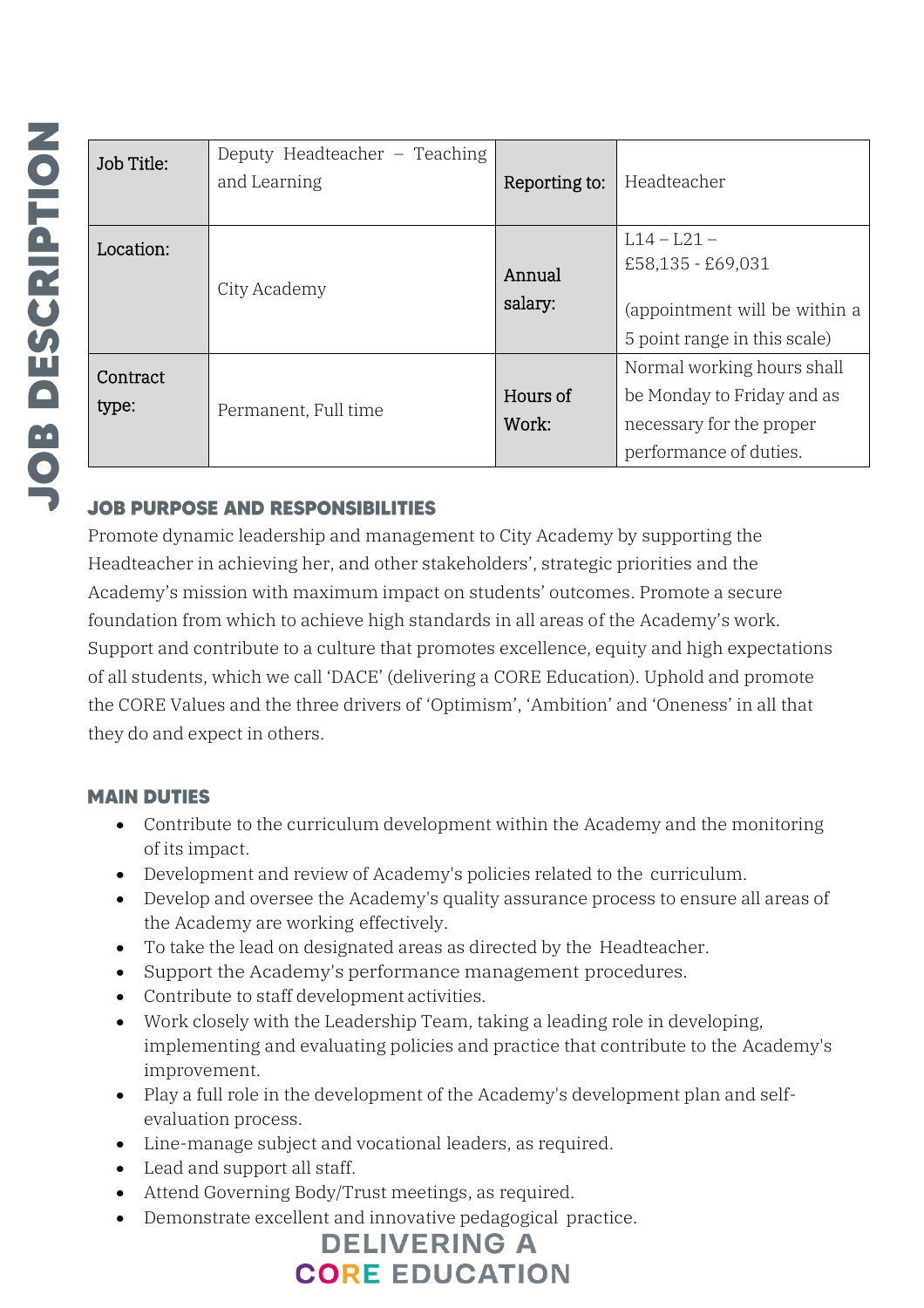- Understand the most effective teaching strategies, how to select and use approaches that personalise the learning experience to provide opportunities for all learners to achieve their potential.
- Liaise with Middle Managers in monitoring student achievement and attainment across the Academy.
- Provide learners, colleagues, parents and carers with timely, accurate and constructive feedback on learners' attainment, progress and areas for development in order to maximise student progress.
- Lead and monitor the professional development of staff in the Academy.
- Regularly review own practice, set personal targets and take responsibility for own personal development.
- Any other duties deemed appropriate to the grade and workload as requested by the Headteacher.

### **PERSONAL QUALITIES**

- Strong and effective leader with exceptional communication skills.
- Resilience, rigour and energy through dynamic leadership and management, with a relentless

determination to succeed for the benefit of the children at our Academy.

- The ability to gain and command credibility and respect from members of the wider Academy community.
- To be an inspiring role model to all students, staff, parents / carers and colleagues.
- To inspire a commitment to developing an inclusive ethos, educating the whole child through an enriched, diverse curriculum.
- A strong commitment to and valuing cultural diversity.
- The ability to adapt to changing circumstance and be receptive to new ideas from all sources.
- Possess drive and determination to achieve challenging professional goals.
- An overall commitment to teaching approaches, which encourages all children to give of their best irrespective of ability, gender, ethnic or social background.

### **Special Conditions of Employment**

### **REHABILITATION OF OFFENDERS ACT 1974**

This job is exempt from the provisions of the Rehabilitation of Offenders Act 1974. Appointment to this job is subject to an enhanced DBS disclosure being obtained, and any relevant convictions cautions and reprimands being considered. Any arrests, convictions cautions or reprimands of relevance, obtained by the jobholder after enhanced DBS clearance has been acquired, must be disclosed to the Headteacher by the jobholder. Failure by the jobholder to do so, or the obtaining by the jobholder of a relevant conviction caution or reprimand, may be managed in accordance with CORE Education Trust Disciplinary Procedure.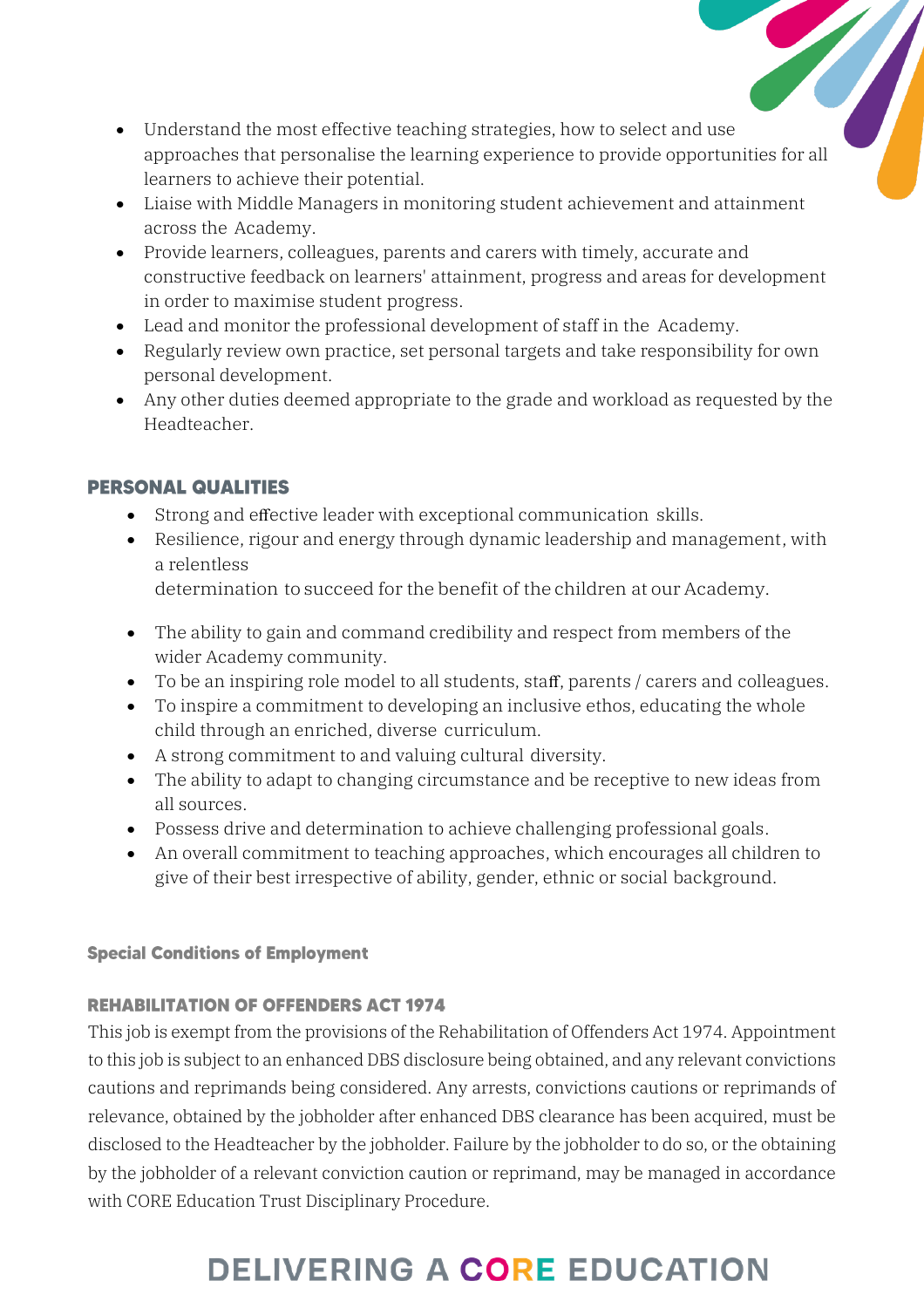#### **HEALTH AND SAFETY**

The jobholder is required to exercise their duty of care by taking responsibility for their own health and safety, and the health and safety of other people who may be affected by their acts or omissions (failure to act). Full guidance regarding health and safety is set out in CORE Education Trust Health and Safety Policy, and in any risk assessments relevant to the jobholder's role or circumstances. Both can be accessed via the jobholder's line manager and must be observed.

#### **EQUALITY AND DIVERSITY**

CORE Education Trust is committed to equality and values diversity. As such, it is committed to fulfilling its Equality Duty obligations and expects all staff and volunteers to share this commitment. This Duty requires the Trust to have due regard to the need to eliminate unlawful discrimination, harassment and victimisation, advance equality of opportunity and foster good relations between people who share characteristics, such as age gender, race and faith, and people who do not share them. Staff and volunteers are required to treat all people they encounter with dignity and respect and are entitled to expect this in return.

#### **TRAINING AND DEVELOPMENT**

The Academy has a shared responsibility with the jobholder for identifying and satisfying training and development needs. The jobholder is expected to actively contribute to their own continuous professional development and to attend and participate in any training or development activities required to assist them in undertaking their role and meeting their safeguarding and general obligations.

#### **MOBILITY**

The jobholder may be required to transfer to any job appropriate to their grade at such a place as in the service of the Trust they may be required, in accordance with legitimate operational requirements and / or facilitating the avoidance of staffing reductions.

This job description may be subject to review and / or amendment at any time to reflect the requirements of the job. Any amendments will be made in consultation with any existing jobholder and will be commensurate with the grade for the job. The jobholder is expected to comply with any reasonable management requests.

CORE Education Trust is committed to safeguarding and promoting the welfare of children and young people and expects all staff to share this commitment. An enhanced DBS (Disclosure and Barring Services) Check is required for all successful applicants.

CORE Education Trust is committed to promoting equality, challenging discrimination and developing community cohesion. We welcome applications from all sections of the community. We are an Equal Opportunities and Living Wage employer.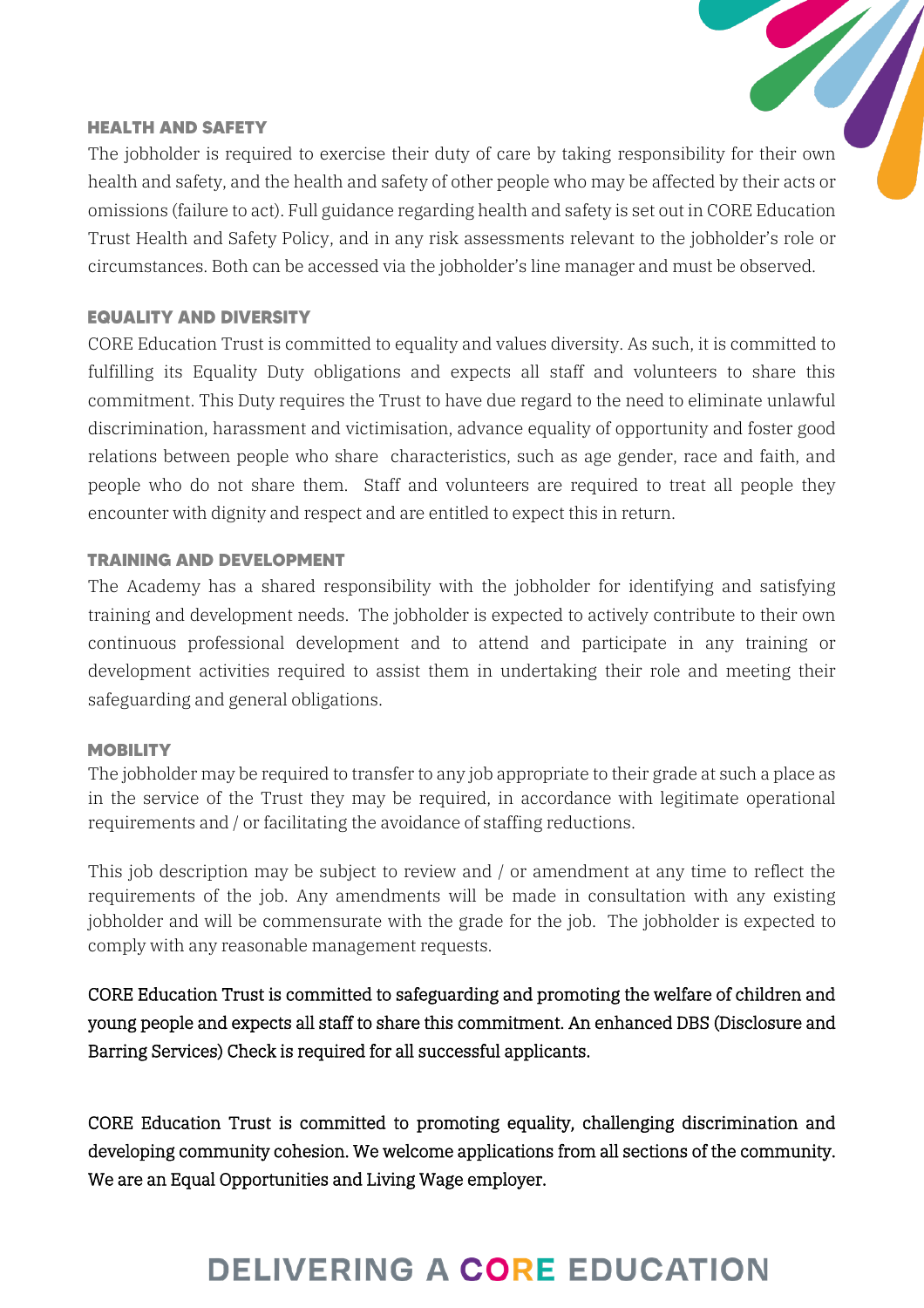| Job Description Reviewed on: | 23/03/2021                                           |  |
|------------------------------|------------------------------------------------------|--|
| Job Description Reviewed by: | Operations Manager/Headteacher/Senior<br>Headteacher |  |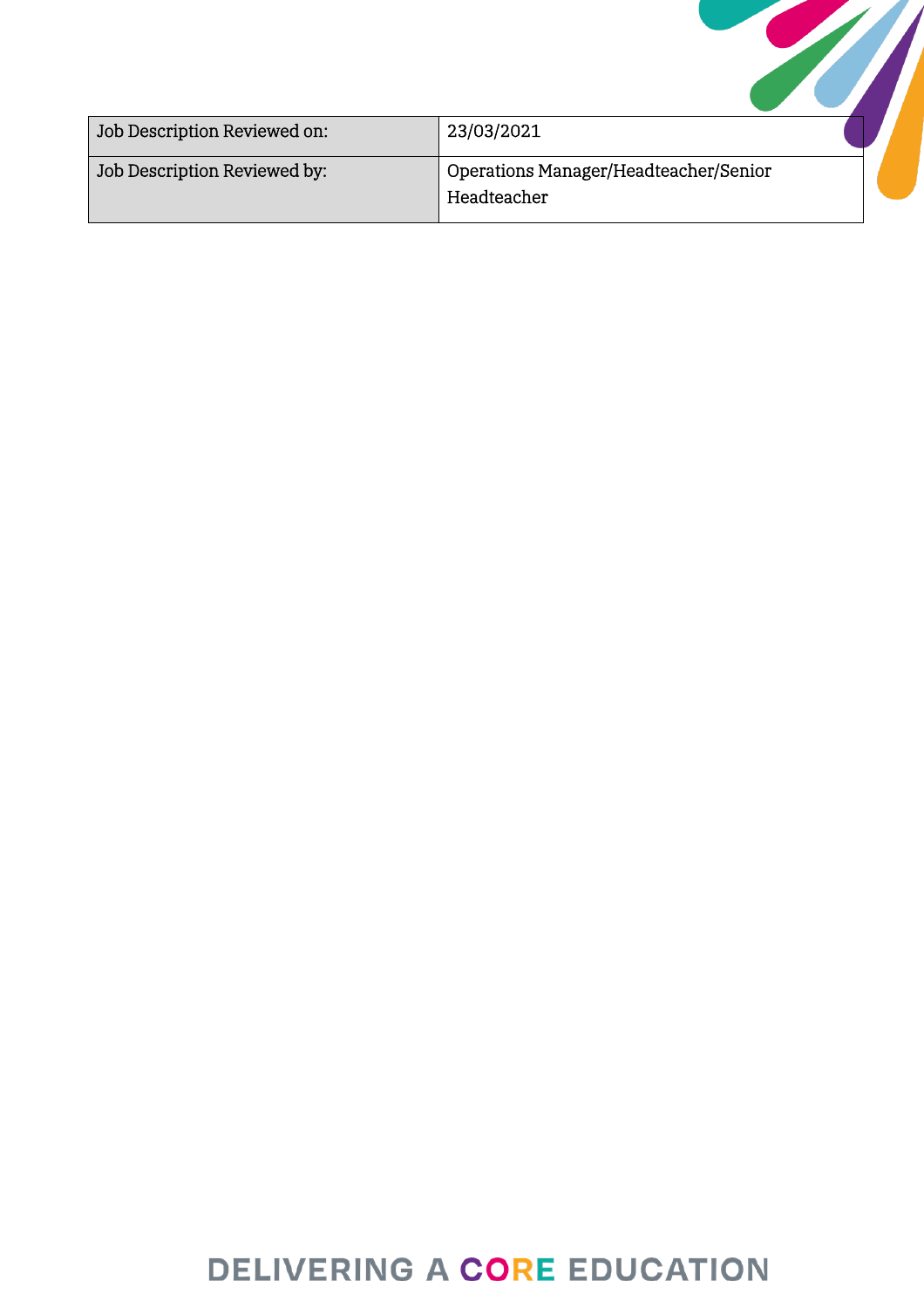| Job Title: | Deputy Headteacher | Reporting to: | Headteacher  |
|------------|--------------------|---------------|--------------|
| Salary:    |                    | Location:     | City Academy |

CORE Education Trust is committed to safeguarding and promoting the welfare of children and young people and requires all staff and volunteers to share this commitment. All posts will be subject to a DBS clearance at Enhanced level.

The Person Specification outlines the main attributes needed to adequately perform the post specified. It is intended to give prospective candidates a better understanding of the post requirements. It will be used as part of the recruitment process in identifying and shortlisting candidates.

All posts will be subject to a DBS clearance at Enhanced level.

|                                                                                                                         | Essential | Desirable |
|-------------------------------------------------------------------------------------------------------------------------|-----------|-----------|
| <b>Education, Training and Qualifications</b>                                                                           |           |           |
| Degree or equivalent                                                                                                    |           |           |
| Qualified Teacher Status                                                                                                | X         |           |
| DSL accreditation                                                                                                       | X         |           |
| Evidence of and commitment to continuing                                                                                |           | X         |
| professional development                                                                                                | X         |           |
| Experience, Knowledge, Skills /Competencies                                                                             |           |           |
| Experience of implementing behaviour management                                                                         |           |           |
| strategies                                                                                                              | X         |           |
| Successful Academy teaching experience with<br>$\bullet$                                                                |           |           |
| experience of teaching across the age and ability range                                                                 |           |           |
| Demonstrable senior management experience                                                                               | X         |           |
| Successful contributions to Academy self-evaluation,                                                                    | X         |           |
| improvement planning and target-setting                                                                                 | X         |           |
| Proven track record in contributing to raising                                                                          | X         |           |
| achievement                                                                                                             | X         |           |
| Proven experience of a range of assessment strategies                                                                   |           |           |
| Demonstrable experience of leading interventions for                                                                    | X         |           |
| students underachieving through behaviour/                                                                              | X         |           |
| emotional/wellbeing concerns                                                                                            |           |           |
| <b>Personal Attributes</b>                                                                                              |           |           |
| Resilience: the ability to work under pressure and<br>meet deadlines                                                    |           |           |
|                                                                                                                         | X         |           |
| Ability to think strategically, creatively and to prioritise<br>Excellent communication skills (including written, oral |           |           |
| and presentation skills)                                                                                                | X         |           |
| Excellent interpersonal skills                                                                                          | X         |           |
|                                                                                                                         |           |           |
|                                                                                                                         | X         |           |
|                                                                                                                         |           |           |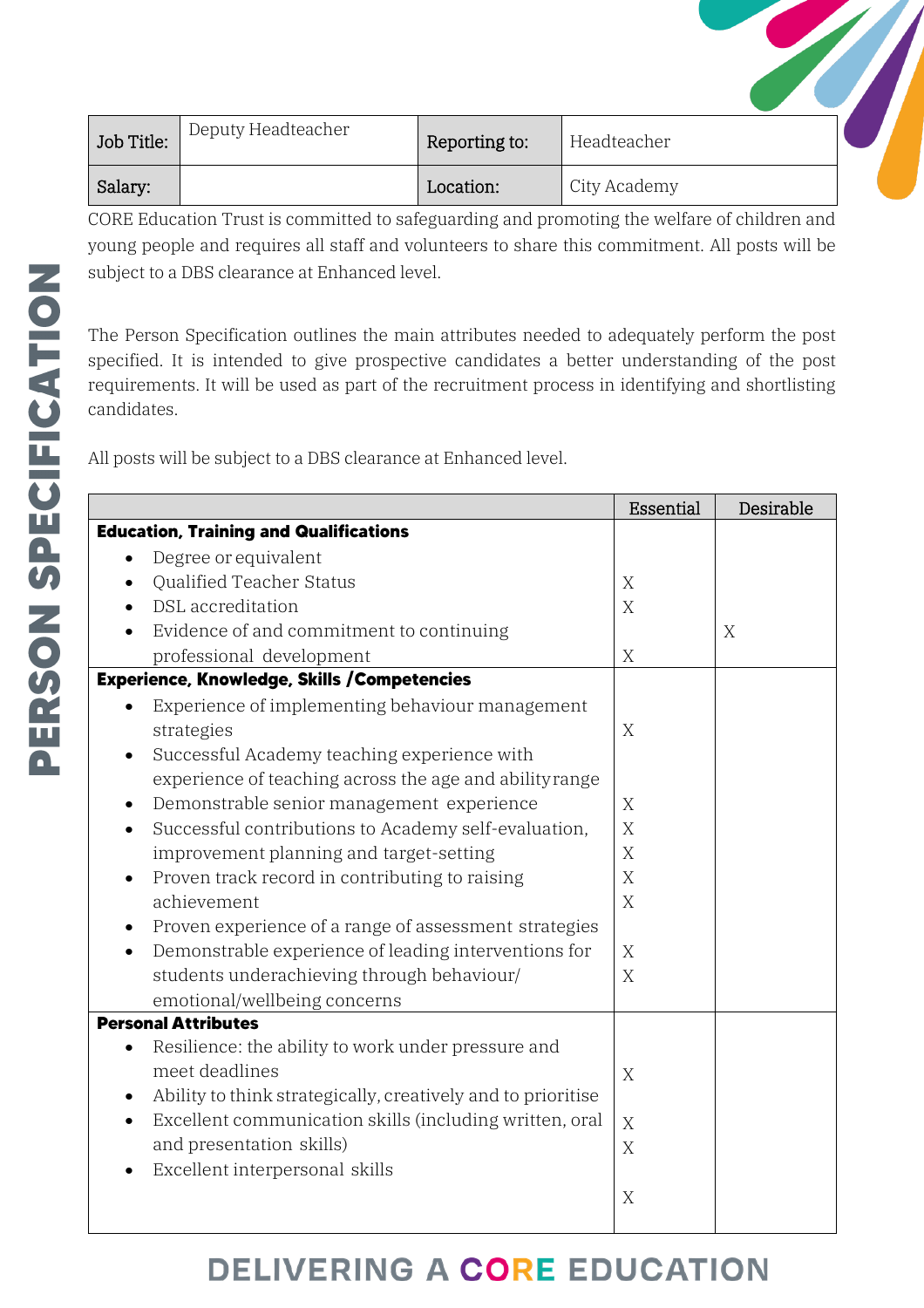| A commitment to the CORE Education Trust vision,<br>values, aims and the objectives of its academies<br>programme                                                                                                                                                                   | X      |  |
|-------------------------------------------------------------------------------------------------------------------------------------------------------------------------------------------------------------------------------------------------------------------------------------|--------|--|
| Leadership                                                                                                                                                                                                                                                                          |        |  |
| Demonstrable ability to manage the process of change<br>effectively<br>Leadership of staff professional development sessions                                                                                                                                                        | X      |  |
| Demonstrable ability to lead, motivate, develop and<br>inspire staff and to encourage student and parental                                                                                                                                                                          | X<br>X |  |
| involvement                                                                                                                                                                                                                                                                         |        |  |
| <b>Teaching</b><br>Teaching judgements that are consistently 'Good' or<br>better                                                                                                                                                                                                    | X      |  |
| Developing Literacy and Numeracy and high ability provision                                                                                                                                                                                                                         |        |  |
| In depth knowledge of best practice in teaching and<br>learning, including the use of the latest technologies, to<br>support students' rapid rates of progress<br>Use of innovative approaches to the development of<br>teaching and learning, including assessment for<br>learning | X      |  |
| Experience of coaching/mentoring and other forms of<br>professional development to support the development<br>of colleagues                                                                                                                                                         | X      |  |
|                                                                                                                                                                                                                                                                                     | X      |  |